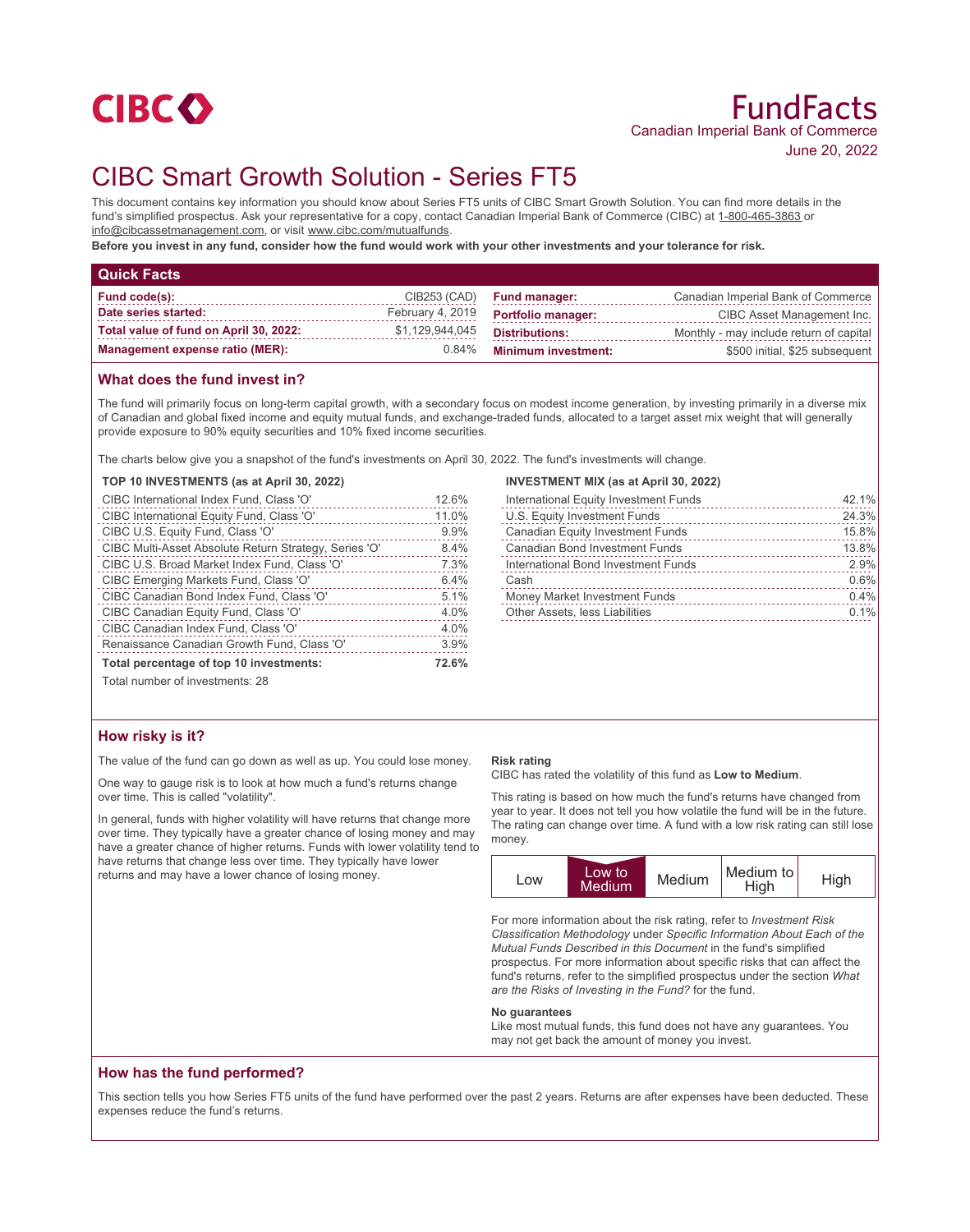# **FundFacts**

#### **YEAR-BY-YEAR RETURNS**

This chart shows how Series FT5 units of the fund performed in each of the past 2 calendar years. Series FT5 units have not dropped in value in either of the 2 years. The range of returns and change from year to year can help you assess how risky the fund has been in the past. It does not tell you how the fund will perform in the future.



#### **BEST AND WORST 3-MONTH RETURNS**

This table shows the best and worst returns for Series FT5 units of the fund in a 3-month period over the past 2 calendar years. The best and worst 3-month returns could be higher or lower in the future. Consider how much of a loss you could afford to take in a short period of time.

|                    | Return 3 months ending  | If you invested \$1,000 at the beginning of the period |
|--------------------|-------------------------|--------------------------------------------------------|
| <b>Best return</b> | 12.1%   June 30, 2020   | Your investment would rise to \$1,121                  |
| Worst return       | -12.0%   March 31, 2020 | Your investment would drop to \$880                    |

#### **AVERAGE RETURN**

The annual compounded return of Series FT5 units of the fund since February 4, 2019 was 7.1%. If you had invested \$1,000 in the fund on February 4, 2019, your investment would be worth \$1,244 as at April 30, 2022.

| Who is this fund for?                                                                                                                                       | A word about tax                                                                                                                                                                                                                                                                                                                                                                                                                                                                                  |
|-------------------------------------------------------------------------------------------------------------------------------------------------------------|---------------------------------------------------------------------------------------------------------------------------------------------------------------------------------------------------------------------------------------------------------------------------------------------------------------------------------------------------------------------------------------------------------------------------------------------------------------------------------------------------|
| Investors who:<br>• are seeking a long-term capital growth with a secondary focus on<br>modest income generation; and<br>• are investing for the long term. | In general, you will have to pay income tax on any money you make on a<br>fund. How much you pay depends on the tax laws where you live and<br>whether or not you hold the fund in a registered plan such as a<br>Registered Retirement Savings Plan (RRSP) or a Tax-Free Savings<br>Account (TFSA).<br>Keep in mind that if you hold your fund in a non-registered plan, fund<br>distributions are included in your taxable income, whether you receive<br>them in cash or have them reinvested. |
|                                                                                                                                                             |                                                                                                                                                                                                                                                                                                                                                                                                                                                                                                   |

# **How much does it cost?**

The following tables show the fees and expenses you could pay to buy, own, and sell Series FT5 units of the fund. The fees and expenses - including any commissions - can vary among series of a fund and among funds. Higher commissions can influence representatives to recommend one investment over another. Ask about other funds and investments that may be suitable for you at a lower cost.

#### **1. SALES CHARGES**

There are no sales charges payable when you buy, switch, or sell Series FT5 units of the fund.

#### **2. FUND EXPENSES**

You don't pay these expenses directly. They affect you because they reduce the fund's returns.

As at December 31, 2021, the expenses for Series FT5 units of the fund were 0.94% of its value. This equals \$9.40 for every \$1,000 invested.

|                                                                                                                                                                                                                                                                                                                                                                                         | Annual rate<br>(as a % of the fund's value) |
|-----------------------------------------------------------------------------------------------------------------------------------------------------------------------------------------------------------------------------------------------------------------------------------------------------------------------------------------------------------------------------------------|---------------------------------------------|
| Management expense ratio (MER)<br>This is the total of the fund's management fee (including the trailing commission), fixed administration fee, and any<br>operating expenses not covered by the fixed administration fee (fund costs) for Series FT5 units of the fund. CIBC<br>waived or absorbed some of the fund's expenses. If it had not done so, the MER would have been higher. | 0.84%                                       |
| Trading expense ratio (TER)<br>These are the fund's trading costs.                                                                                                                                                                                                                                                                                                                      | 0.10%                                       |
| <b>Fund expenses</b>                                                                                                                                                                                                                                                                                                                                                                    | 0.94%                                       |
|                                                                                                                                                                                                                                                                                                                                                                                         |                                             |